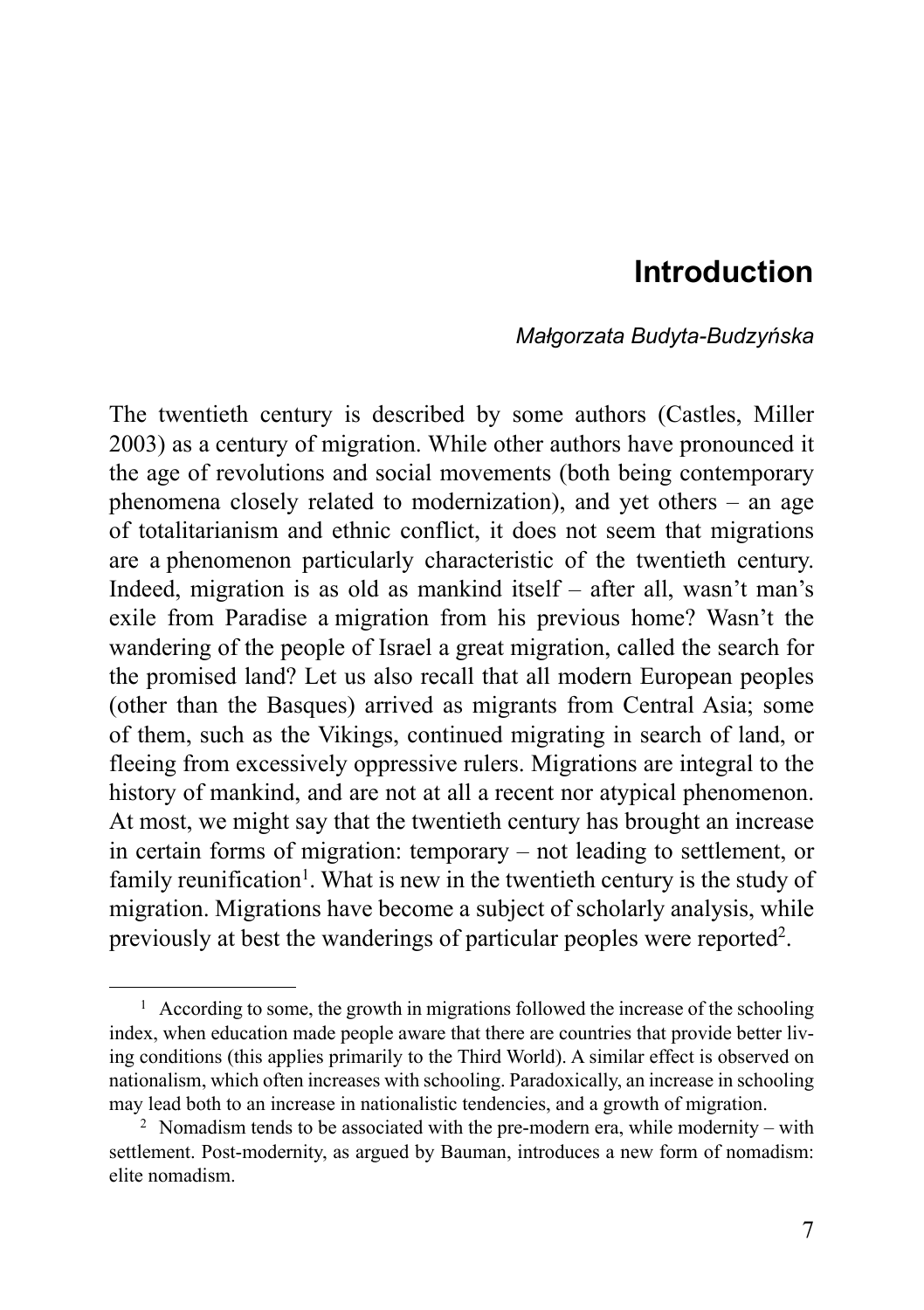The twenty-first century, with increased ease of communication, greater openness of borders, the growth of information technology, and processes of globalization and unifying tendencies resulting from the influence of global mass media – will surely see an intensification of migration processes. A growing number of migrant minorities will appear alongside the old national and ethnic minorities, the so-called autochtonic ones (*autochton*: Greek for native); and a growing number of people will comprise these so-called allochtonic minorities (*allochton*: Greek for alien). Issues related to the incorporation of immigrants into the host society are already a very important part of the internal policy of modern states. Success in integrating immigrants depends on many factors, including a correct diagnosis of the situation within the majority and minority communities – hence the large number of studies on the subject of immigration.

In April and May of 2010, we conducted a sociological study among the Polish minority in Iceland. The team carrying out the study was composed of sociologists and students of sociology from Warsaw's Collegium Civitas, and anthropologists and students of anthropology from the University of Iceland in Reykjavik – lending increased interest to this study, since in addition to varied research perspectives: Icelandic majority vs. Polish minority, immigrants vs. hosts, there is a variety of approaches: sociological vs. anthropological. On the Icelandic side, the team was headed by Professor Unnur Dís Skaptadóttir, while on the Polish side – by Dr. Małgorzata Budyta-Budzyńska.

The situation of the Polish community in Iceland is in many ways peculiar. While the community is **small** in comparison with the numbers of Polish minorities in other countries, it is the largest of the national minorities in Iceland, this being the only such case in the world. The dominance in numbers of Poles among immigrants in Iceland is so strong (nearly 11 thousand in early 2010, of a total of 27 thousand immigrants) that foreign immigrants are often equated with Poles, and any misconduct by foreigners is automatically attributed to Poles.

The Polish community is also rather **recent**, having arrived in the country not long ago. Iceland was never in the past a target of Polish settlement, therefore there is no old immigrant community here, and the typical split between old and recent immigrants is not present. (Of course there is always a division between old and new, since there always are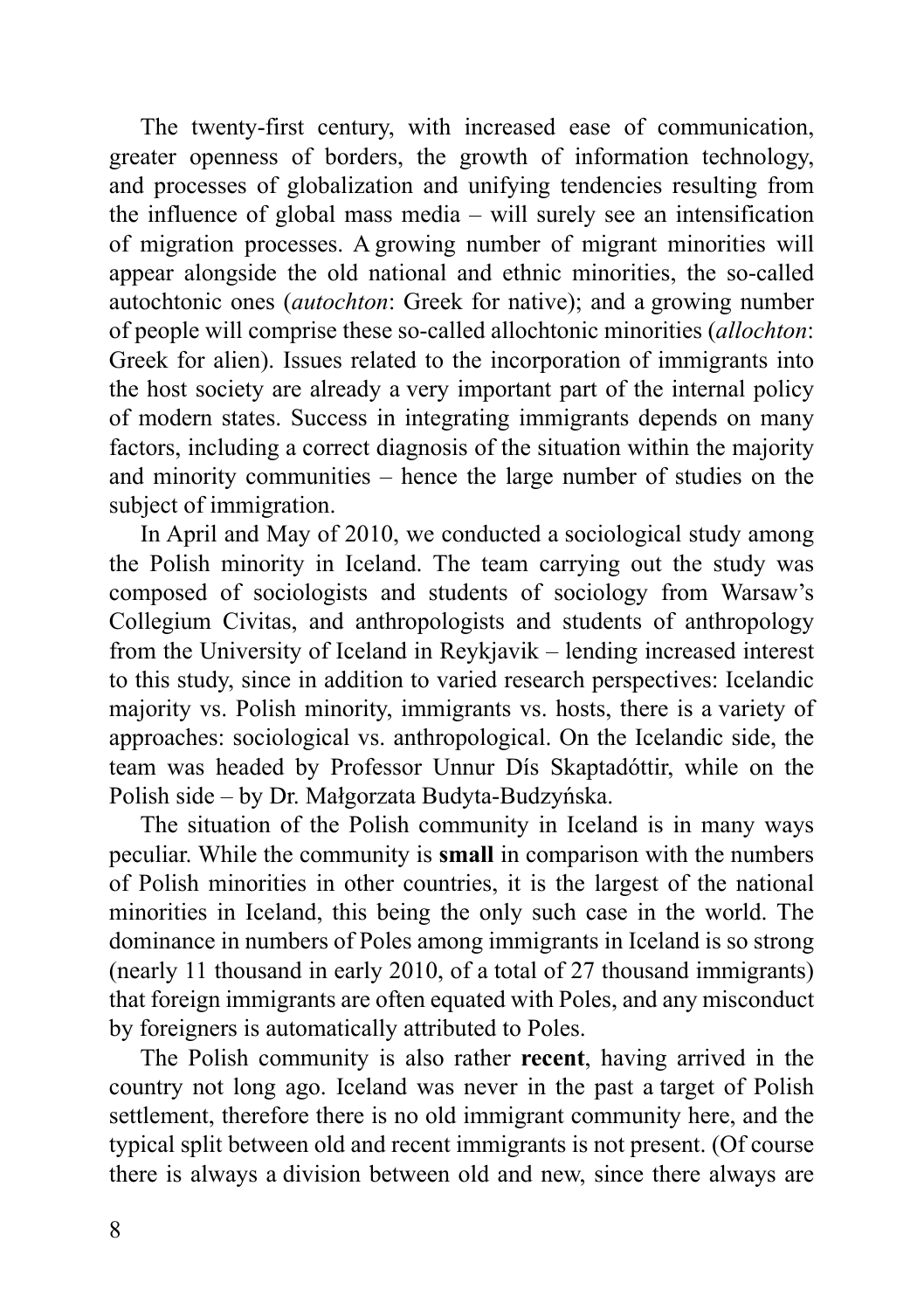more and less recent arrivals. "Old" and "new" are relative concepts – in this case, however, we are referring to the distinction observed among Polish emigrants to Western Europe and the US: the old being those who arrived soon after World War II, and the new being political emigrants of the 1980s and the even more recent ones). Since the Polish community in Iceland is so recent, the issues concerning the second and third generation of immigrants, described by many scholars, for instance in Robert Park's pioneering studies on immigrants, do not appear. There are no adult second-generation immigrants torn between their parents' nation of origin, and the land of their birth. Currently, the second generation of Polish immigrants in Iceland is at pre-school or at most – grade-school age. It is growing in numbers, since Polish children are being born in Iceland; it may be foreseen that the issues described by Park are yet to arise<sup>3</sup>.

Polish emigrants to Iceland emigrated purely due to economic or cognitive reasons – there are no political emigrants among them. What stimulated settlement in Iceland were mainly the island's excellent economic conditions, Poland's accession to the European Union and the consequent opening of Iceland's labour market (Iceland belongs to the Schengen zone), and for some – Iceland's exotic character. The lack of political emigrants is significant, since it influences the political involvement of immigrants in Iceland's civic life, their participation in Polish community organizations, and most importantly the very character of those organizations.

Finally, emigration to Iceland is rather **difficult**, in view of the natural conditions and considerable distance from the home country. The climate being entirely different than in Poland, the radically dissimilar landscape,

<sup>&</sup>lt;sup>3</sup> We should mention here the syndrome of the "new one" in a train compartment. Every person who joins an already partly occupied train compartment is treated by those who were there before him/her with apprehension, until a new "new one" appears. At that point, the previous "new one" becomes one of the "old" and the distance towards him/ her vanishes. This mechanism was invoked by Norbert Elias to explain ethnic tensions in housing projects in England in the 1960s. His conclusion was that the time of settlement, and not ethnic differences, were the main factor behind ethnic conflicts (cf. Scheffer 2010). The syndrome of the "new one" in the train compartment may also be observed within emigrant groups. Conflicts arise not only due to clear generational, historical or demographic differences, but mainly due to the different times of arrival in the new home country.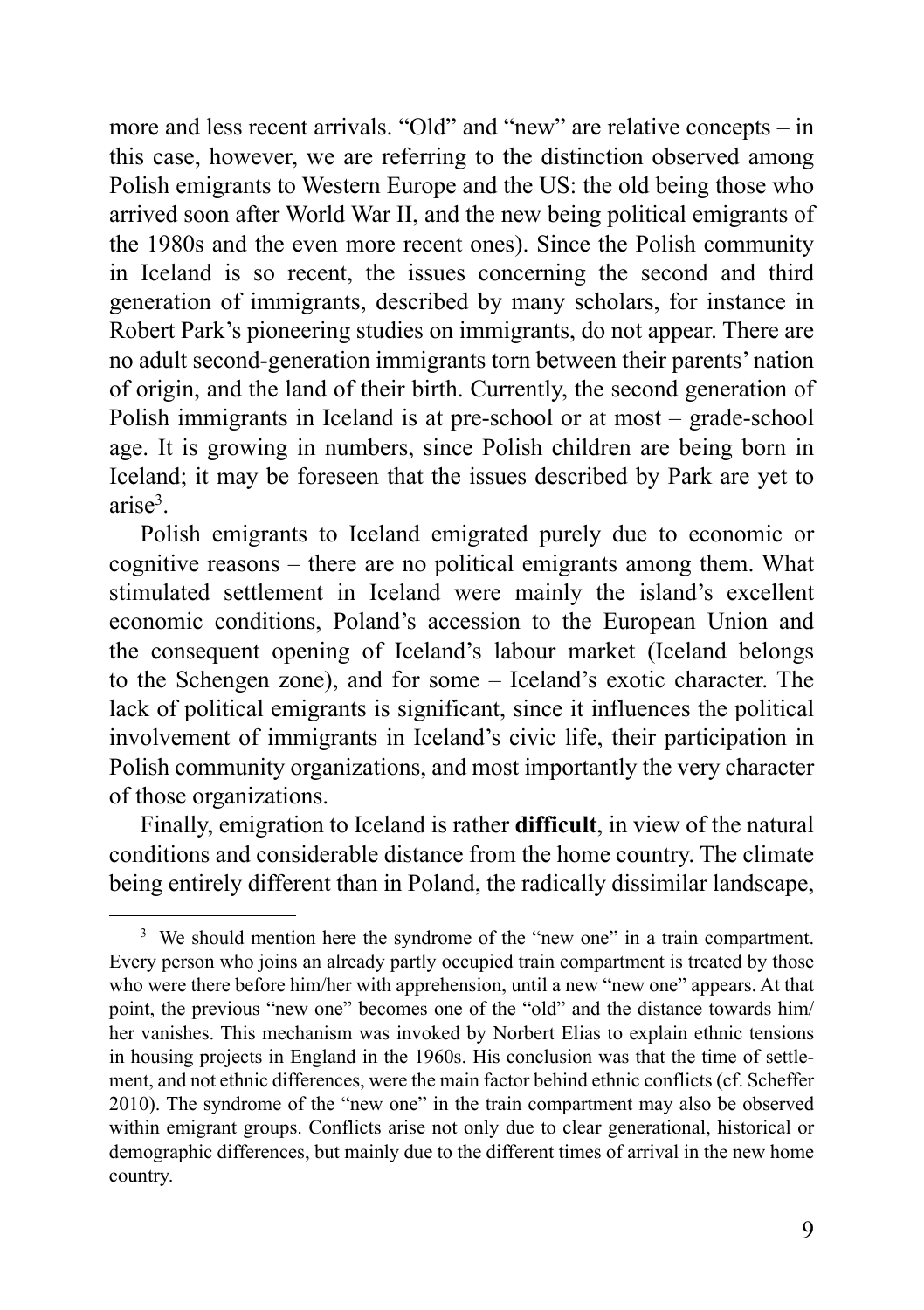and hazards related to volcanic eruptions and earthquakes cause the issue of climatic and environmental conditions to appear in many conversations and make it a factor in planning for the future.

Other than the features mentioned above, the community of Polish emigrants to Iceland is typical of post-accession times: it's young in age (often meaning lack of family ties, which can influence the duration of emigration and the amounts of money transferred to the home country; also, their work abroad is often the emigrants' first job), better educated than most emigrants in the past, quite mobile – many of our subjects had prior experience as emigrants, mostly originating from small or mediumsize cities (up to 200 thousand inhabitants); with regard to general demographic characteristics they do not differ from typical recent, postaccession Polish emigrant communities in other countries (Iglicka 2008; Grabowska-Lisińska, Okólski 2009; Jończy 2009).

One may inquire whether Polish emigration to Iceland at the turn of the twentieth and twenty-first centuries is a transient phenomenon, or the beginning of long-term Polish settlement in Iceland – which of course, in view of the island's size, will never be a massive movement. In most cases, the targets of emigration were dictated by tradition (certain countries were traditional destinations for emigration), and facilitation tendencies (attraction of peers) resulting from the existence of emigrant social networks. In the case of Iceland, the sole factor that stimulated the arrival of the first immigrants was the excellent economic climate of the last 20 years, and Poland's accession to the EU. However, in view of the island's current economic crisis, and the opening for Poles of other labour markets – most importantly, the German market, will the stream of migration to Iceland continue, or will it rather dry up? Our study was aimed at producing a "sociological snapshot" of the Polish community in Iceland as of 2010 AD. In a few years, such a "snapshot" may become of purely historical value if the Polish community all but vanishes, leaving behind just a few who established family ties in the new country. However, it might as well become a document of the beginnings of a lasting Polish community in Iceland. Today it is difficult to predict whether the Polish community will become a permanent fixture in Iceland's social landscape, or whether it will shrink; whatever the future may bring, it seems to be worthwhile to perform such a snapshot.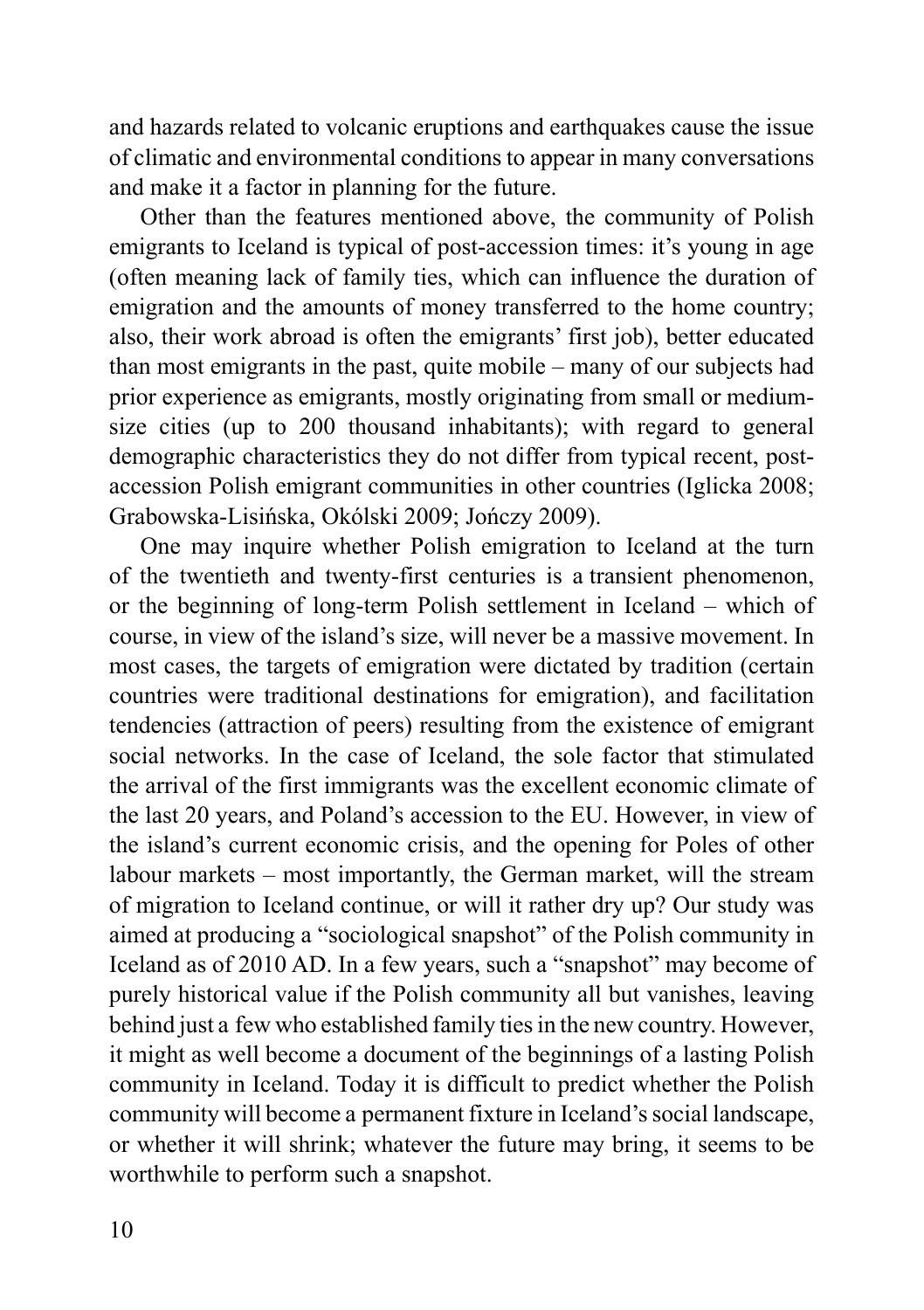Another point of interest lies in describing the contact between two communities, which until recently were nearly entirely ethnically homogeneous and had little experience of multiculturalism. Only 20 years ago, Iceland was an almost entirely ethnically uniform nation, people of foreign origin were few. Other than the group of a few thousand US military stationed at the Keflavik base, whose contacts with the local population were very limited, and seasonal fishing workers from the Faroe Islands, in 1989 Iceland had 10 thousand resident foreigners, slightly above 3 percent of the island's population (a number roughly equal to the percentage of Poland's population made up of national and ethnic minorities, and resident foreigners).

Practice in multiculturalism is important, since an ethnically homogeneous society tends to be less receptive towards outsiders than a multiethnic one. A classical example, which in addition makes an interesting comparison due to its insularity, is provided by Japan.

Studies on immigrant communities are also of relevance to the host society – or perhaps primarily to the host society, since the presence of immigrants forces a change in the understanding of the category of nation and national identity. In many cultures, the image of the alien had an impact on the group's self-image; the "alien" was usually a negative reflection, in opposition to which the self-image was shaped. In Poland, this role was usually given to the Germans, the Russians, occasionally to the Turks. In Iceland, due to ages of isolation, the situation was radically different: there were no "aliens" to relate to in forming a self-image (one can hardly consider the Danish authorities a group with which the local population maintained social relations). A (positive) mirror was provided to the Icelanders by their ancestors from the period of initial settlement, whose acts, both valiant and repugnant: disputes, quarrels and intrigues, were described in the sagas. The point of reference for the shaping of national identity was given by the society of the sagas; the ancestors were the "others" in reference to whom the Icelanders formed their modern identity (Hastrup 2008). At present, Iceland has its "aliens" and Icelanders realize that this new situation demands from them a redefinition of their idea of nation and national identity. The debate on immigrants: how best to incorporate them into the society, what their rights should be, is actually a debate about the hosts – how they understand citizenship, membership in the nation, national culture and national identity. Such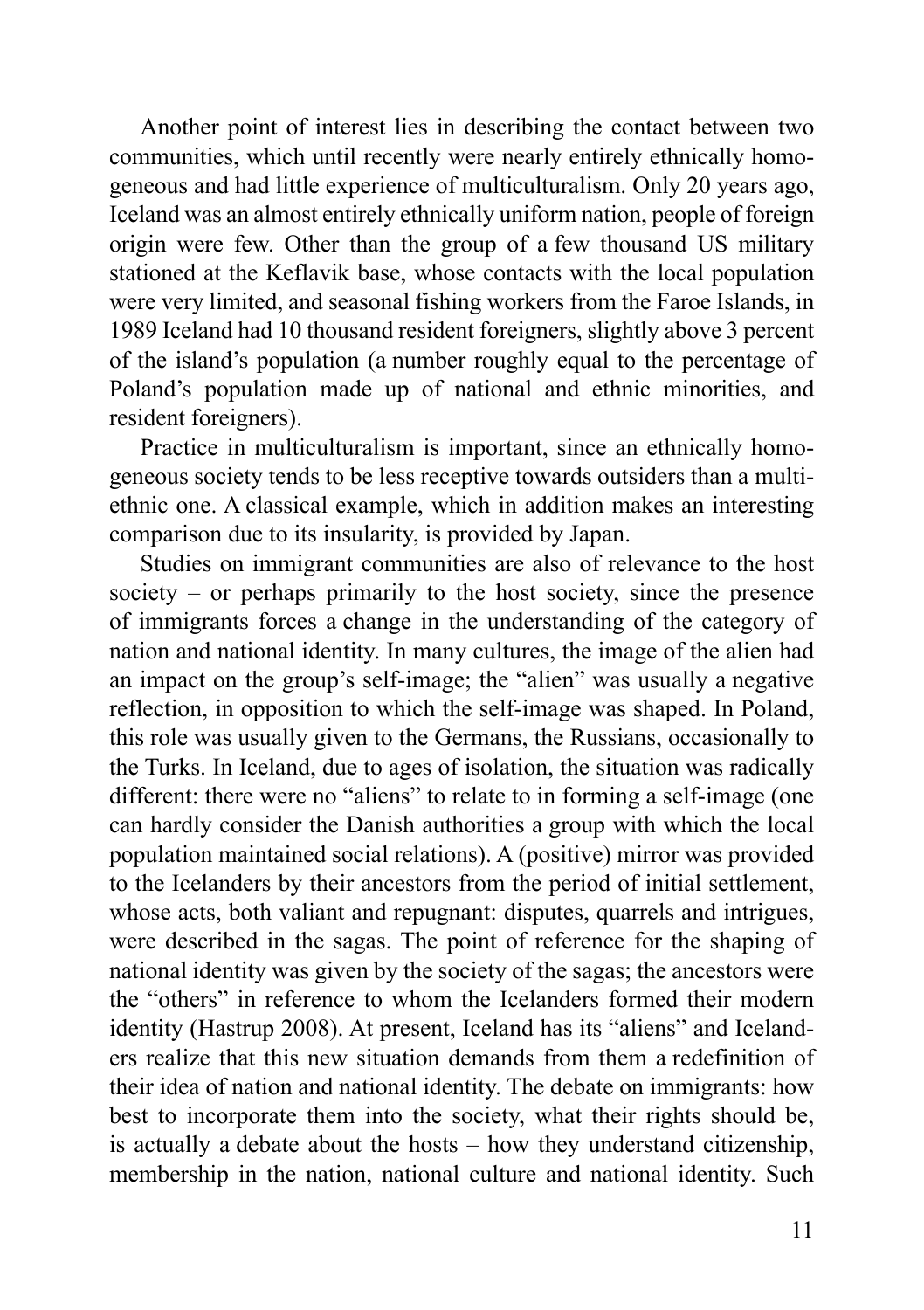a debate has now begun in Iceland (Skaptadottir, Loftsdottir 2009). Currently, it is no longer possible to state, as does the main character in the book *101 Reykjavik,* that "the only reason people live here is that they were born here" (Helgason 2001, p. 36).

## **Research topics**

In the last decade of the 20th century, together with the development of the aluminum industry, construction and fishing, the number of immigrants in Iceland began to grow explosively, reaching nearly 10 percent at the end of the first decade of the 21st century. In 2007, the first document concerning the policy of immigrants' integration was issued – earlier there was no need to address the topic. The historical and political conditions underlying migration to Iceland are described in the first chapter, by Unnur Dís Skaptadóttir, titled *The context of Polish immigration and integration in Iceland.*

In the following text *History and characteristic of migration from Poland to Iceland*, Anna Wojtyńska describes the history of Polish migrations to Iceland. Though not a long one, this history is interesting as it rather differs from the cases of other countries. Even in such a brief history, it is possible to distinguish several phases of Polish emigration to Iceland. Whether more phases will yet follow remains an open question.

The present study was aimed at describing the degrees and ways in which Polish immigrants make their "entry" into the community of the majority. For this purpose, a theoretical model of the "entry" of aliens into the host society was formulated, distinguishing four analytical categories: separation, adaptation, integration and assimilation, which are referred to four dimensions of the life of individuals and groups: the economic, the socio-political, the cultural, and concerning identity. The "entry" of immigrants into the host community happens at different rates and intensities in each of the four mentioned areas, therefore they need to be analyzed separately. The chapter titled *Adaptation, integration, assimilation – an attempt at a theoretical approach*, by Małgorzata Budyta-Budzyńska, describes the theoretical model used in the present study. Let us remark that not all the cases enumerated and described in the model were actually observed in Iceland: some of them were sporadic while others were clearly over-represented.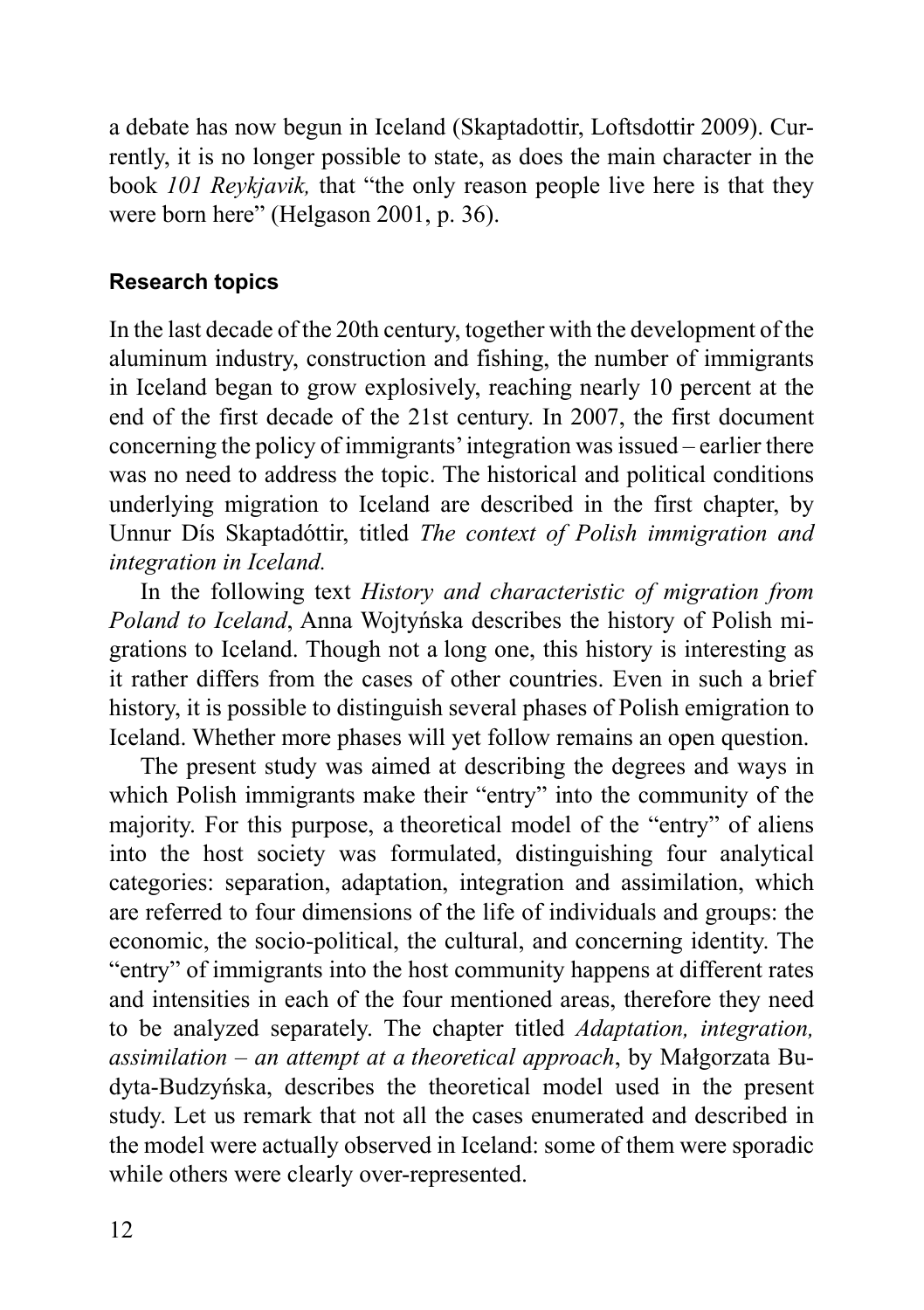The eagerness to learn a new culture and to "enter" into a foreign society is most certainly affected by what were the motives for leaving one's country. The motives for leaving determine emigration strategies and often affect how the first job is sought. This, in turn, is indicative of the person's capability to find his/her way around in the new social environment. These relationships are the subject of the chapter by Katarzyna Tworek, *The motives of migration and the types of migration – the case of Polish emigrants to Iceland.* The author describes the types of migration observed in the case of migrations to other countries, and inquires whether similar types are observed as well in the particular case of Iceland.

In the economical dimension, an indication of the successful "entry" into the host society is given by competence in dealing with the labour market, and acceptance of the hosts' work ethic. This was the subject treated by Daniel Gutowski and Paweł Maranowski. In the chapter *Work and corporate culture in Iceland as seen by Poles*, they described the Icelandic work ethic – the extent to which it differs from the Polish one, whether it is accepted by Polish workers, what Poles find annoying in the Icelandic way of working, and what they find likable.

Our research was carried out in a period that, while interesting, was difficult for the people of Iceland – during a time of economic breakdown and financial crisis on the island. It seemed interesting to describe the adaptive strategies applied by Polish immigrants in the face of an economic crisis affecting the host country. These are quite varied and depend on the language and cultural competence of the subject, his/her first profession, but above all on his/her motives for leaving the home country and plans for the future. The crisis in Iceland and how Polish immigrants react to it is described by Małgorzata Budyta-Budzyńska in the chapter *The Icelandic financial crisis and adaptation strategies by Poles in Iceland.* Paradoxically, as shown by the author, in spite of suffering a higher unemployment rate than native Icelanders, Poles were to a lesser extent affected by the economic breakdown – for several reasons, among them their highly conservative economical conduct.

In the social and cultural dimension, the degree of "entry" of immigrants into the host society is affected by how the majority group is perceived by the minority – in this case, the perception of the Icelanders by the Poles. May one speak of the existence of a national stereotype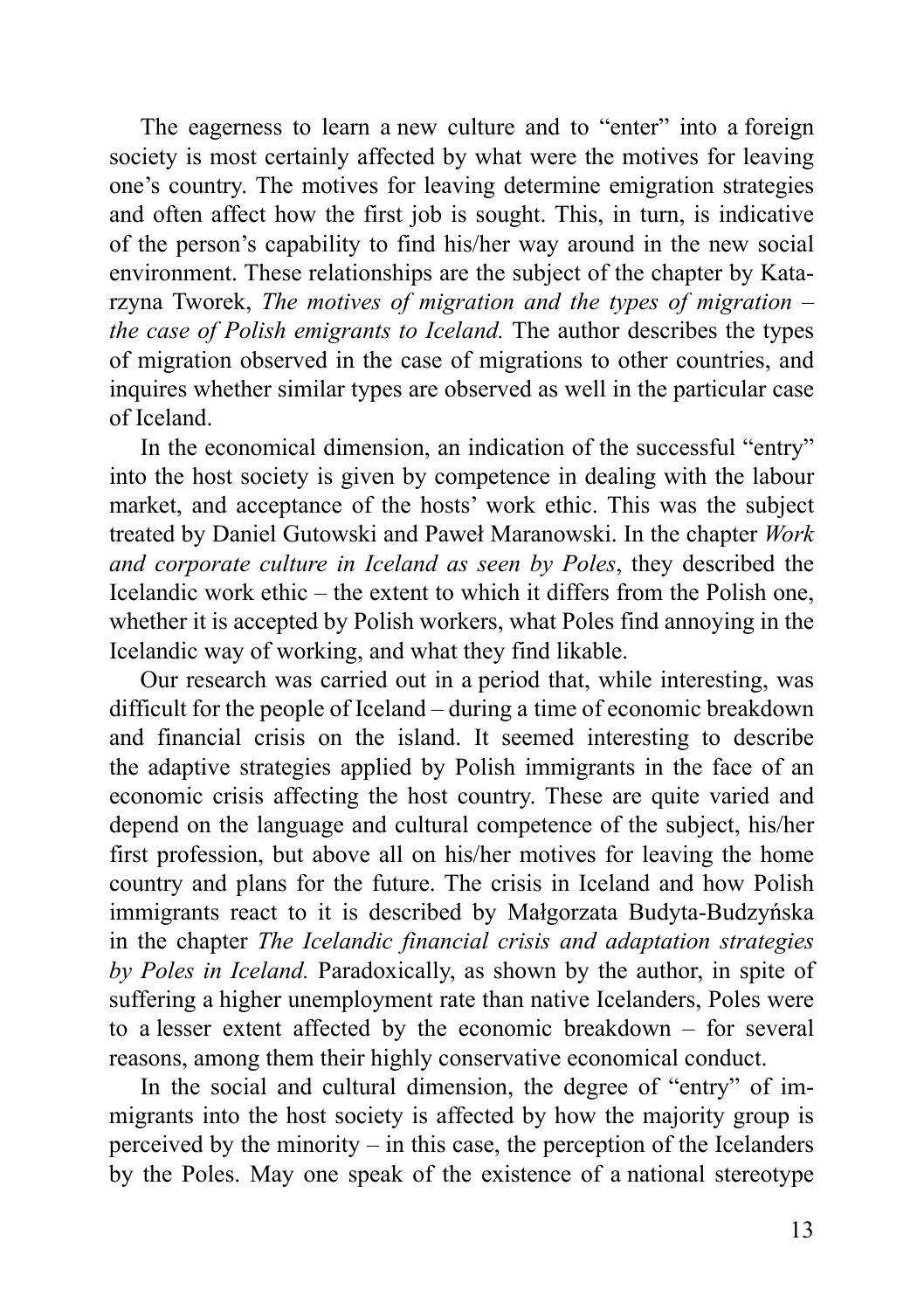concerning the locals, among Poles in Iceland? Do jokes or anecdotes exist that either ridicule or praise the features of the hosts? An attempt to answer these questions is made by Małgorzata Budyta-Budzyńska in the paper *Polish perception of Iceland and Icelanders.* 

The process of "immersion" into the majority community, like any social process, should be analyzed from two perspectives: that of the minority, and of the majority. We were interested in how Poles perceive Icelanders, but also in how Icelanders perceive Poles. The image of Polish construction workers among Icelandic businessmen is described by Álfrún Sigurgeirsdóttir in the chapter *Polish labour workers in the construction industry in Reykjavik.* The picture that arises from her work is not single-colored. The interviewed Icelandic businessmen expressed conflicting opinions about Polish workers – while they appreciated the punctuality and diligence of Poles, they also pointed out their lack of self-steering and the need for constant supervision and incentives ("stick and carrot"). Generally, though, Polish construction workers compared favorably to other nationalities.

The process of "entry" of immigrants into the majority is affected by the image of immigrants in the media and by integration policies of the host state. Those subjects were treated in the texts by Helga Ólafs and Helga Ólafsdóttir.

The former author describes the image of the immigrant in the media, based on an analysis of media content and on opinions obtained from those concerned. The media can be one of the main instruments of integration, as their influence is extremely powerful. On one hand, they are a vehicle for public opinion, but on the other – they themselves form and model public opinion. The media in Iceland do not favor the process of integration, and this is stated by both researchers and immigrants. Why this is the case is explained in the work titled *Polish immigrants and the Icelandic media.*

The latter author, in the chapter *Integration and adult education for immigrants in Iceland,* analyzes the role of language courses for adult immigrants as an element of the state's integration policy. Until recently, Icelanders translated legal documents and regulations applying to immigrants into the immigrants' national languages; in addition, translations of important articles from the Icelandic press were to be found on the Internet. Presently, the language policy has changed, and not only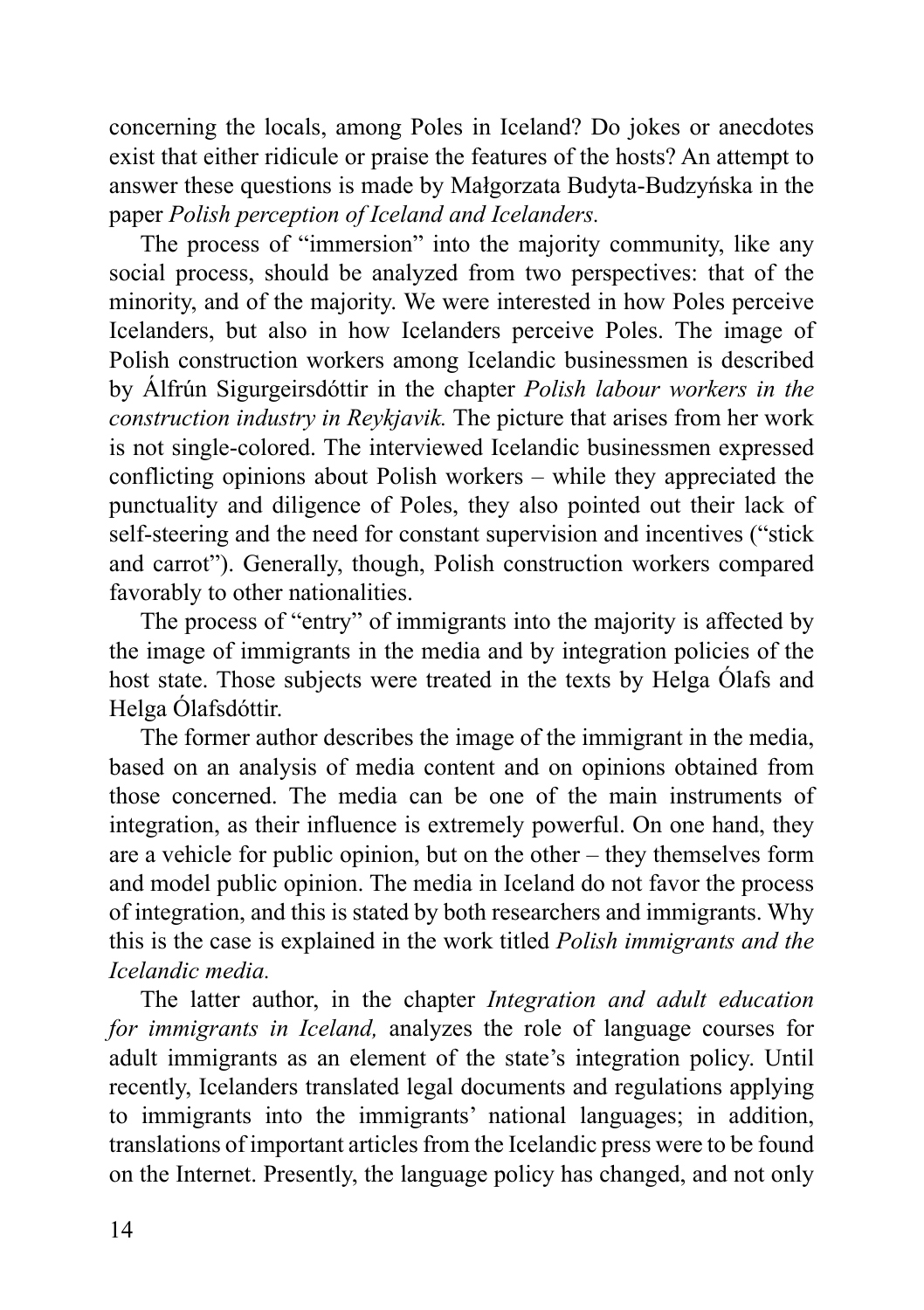as a result of the crisis. It was decided that translations delay the process of integration and cannot be a substitute for learning the language. In addition, the pressure to learn the Icelandic language is to serve to protect the language itself, an aspect which has long been valued by the hosts.

The social and cultural dimension may be analyzed via the description of holiday celebration. The subject of Polish celebrations in Iceland was treated by Monika Nowicka in the chapter *Celebrating and relaxing as isolation practices*. How and with whom do Poles in Iceland celebrate holidays and family ceremonies? Do they take part in Icelandic feasts, and what do they know about them? Celebration can be a source of integration, being a good excuse for social meetings – but can as well become an isolating factor.

The subject of participation in feasts and public events is treated also by Ólöf Júlíusdóttir in the chapter *Inclusion and exclusion of foreigners in the Westfjords of Iceland.* The author attempts to answer the question why immigrants, and Poles in particular, do not take part in cultural events. What omissions are being made by the Icelandic side in organizing public events, and what faults can be attributed to the Poles. Immigrants are quite eager to participate in events that appeal to their ethnic roots – but might not such a presentation render a false image of their national culture?

The last dimension of "entry" into a foreign society is that which concerns identity. To what extent do Poles in Iceland maintain contact with their country of origin and follow events in Poland, and to what degree are they immersed in the Icelandic life? Do they stick together and manifest solidarity towards each other, or are they rather a loose group that appears uniform only to outsiders? An attempt to address these questions is made by Małgorzata Budyta-Budzyńska and Julia Olesińska in the paper *Reactions of Polish emigrants in Iceland to the Smolensk disaster.* The study was carried out a few days after the Smolensk disaster, which motivated us to approach this subject. We regard the reactions displayed by Poles in the face of this event as an indicator of their involvement in the affairs of the home country. The disaster united Poles and pulled them towards "togetherness", but beyond this incidental occurrence, Icelandic Poles are neither united, nor well-organized as a group. Just like in other Polish emigrant communities, divisions do exist among Poles in Iceland (though perhaps to a lesser extent than elsewhere).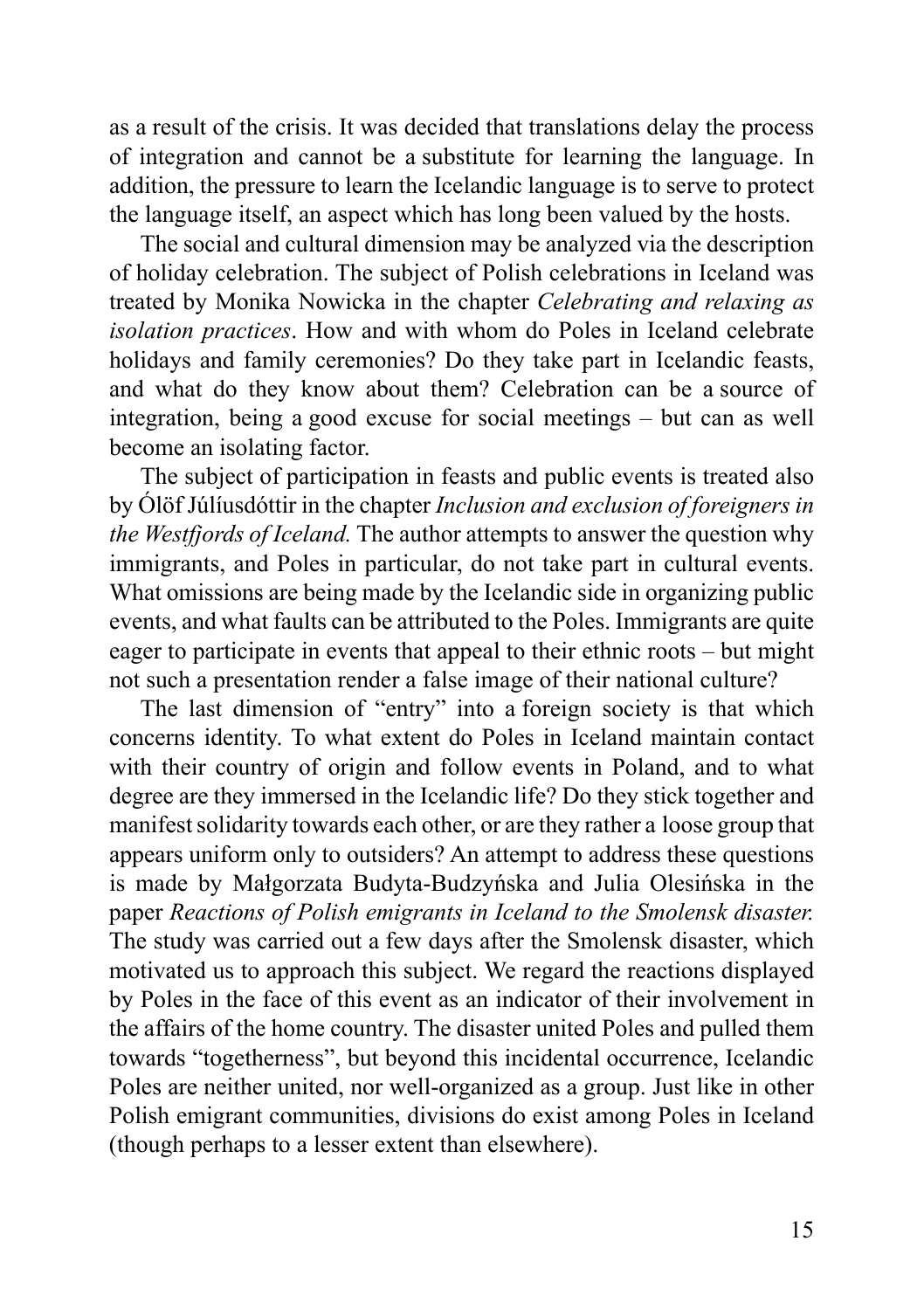## **Methodology**

The present study was conducted employing qualitative methods. In a qualitative study, attention is given to individual experience and the sense that the subject makes of it. The point is not in analyzing correlations and cause-effect relationships, but in emotions and reflections. It is a study of the actor's perspective: how he/she perceives the social environment; what it actually is like is of lesser importance. What is described is not the social situation as such, but rather how it is perceived and interpreted by the interviewees (Thomas's classical definition of social situation).

The research reported in the present volume was focused on describing the variety of strategies of adapting to a new social environment, and on determining the degree to which the immigrants have made their "entry" into the majority community. The main method employed was semistructured in-depth interview. This is the method most suited to the study of the issues defined within the project, in addition, it fits perfectly within the times – we live in a "interview society", the interview is ubiquitous. We carried out nearly 60 (exactly 56) two-hour interviews. The sample studied was in no way representative – as is usual in the case of studies on "hidden" communities; it was rather aim-oriented, obtained by the "snowball method", or by locating prospective interviewees in meeting places or at work. The questions were of an open character, allowing the interviewees to freely lay out accounts of their lives as emigrants.

The study was carried out in Reykjavik, because it is here that resident Poles are subject to acculturation processes. There are Poles who reside in fishing villages along the coast, but in most cases they represent a model of incomplete emigration: earn your money here (i.e. in Iceland), spend it there (in Poland); they live within closed Polish groups, rarely interacting with Icelandic society, and plan to return to Poland. There do exist individuals who, living in the villages, have decided to remain there permanently – but as shown in our study (see Olof Juliousdóttir's contribution), they seldom undergo acculturation processes.

Other than the interviews, our report also makes use of certain preexisting data: statistics, opinions encountered on the Internet, results of other studies. In particular, pre-existing data were employed by the Icelandic part of the research team in analyzing the media discourse, attitudes of employers towards immigrants, and the integration policy of